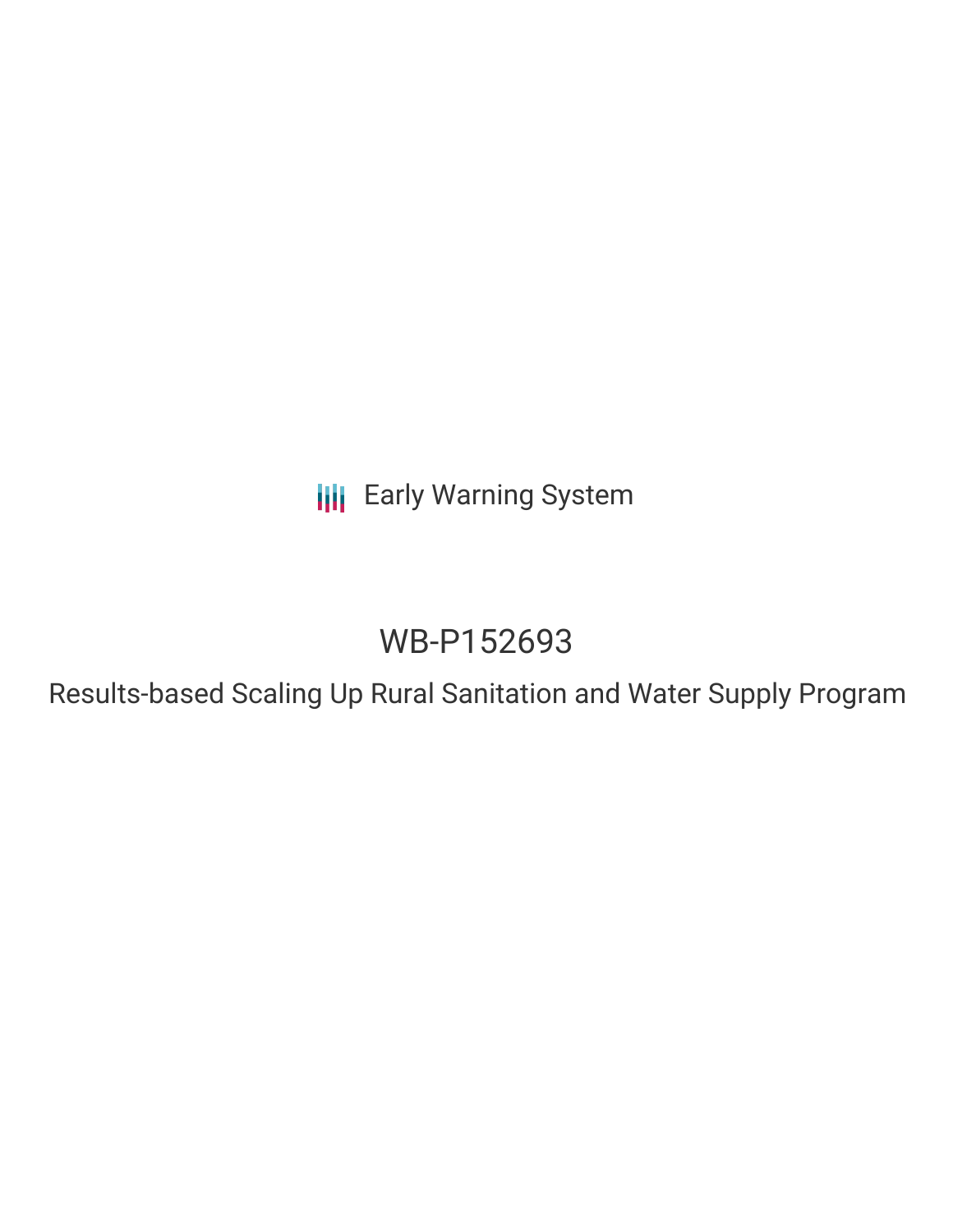

# Early Warning System Results-based Scaling Up Rural Sanitation and Water Supply Program

## **Quick Facts**

| <b>Countries</b>                | <b>Vietnam</b>                                                      |
|---------------------------------|---------------------------------------------------------------------|
| <b>Specific Location</b>        | National-wide                                                       |
| <b>Financial Institutions</b>   | World Bank (WB)                                                     |
| <b>Status</b>                   | Active                                                              |
| <b>Bank Risk Rating</b>         | B                                                                   |
| <b>Voting Date</b>              | 2015-11-12                                                          |
| <b>Borrower</b>                 | SOCIALIST REPUBLIC OF VIETNAM                                       |
| <b>Sectors</b>                  | Climate and Environment, Education and Health, Water and Sanitation |
| <b>Potential Rights Impacts</b> | <b>Healthy Environment</b>                                          |
| <b>Investment Type(s)</b>       | Loan                                                                |
| <b>Investment Amount (USD)</b>  | \$200.00 million                                                    |
| <b>Project Cost (USD)</b>       | \$300.00 million                                                    |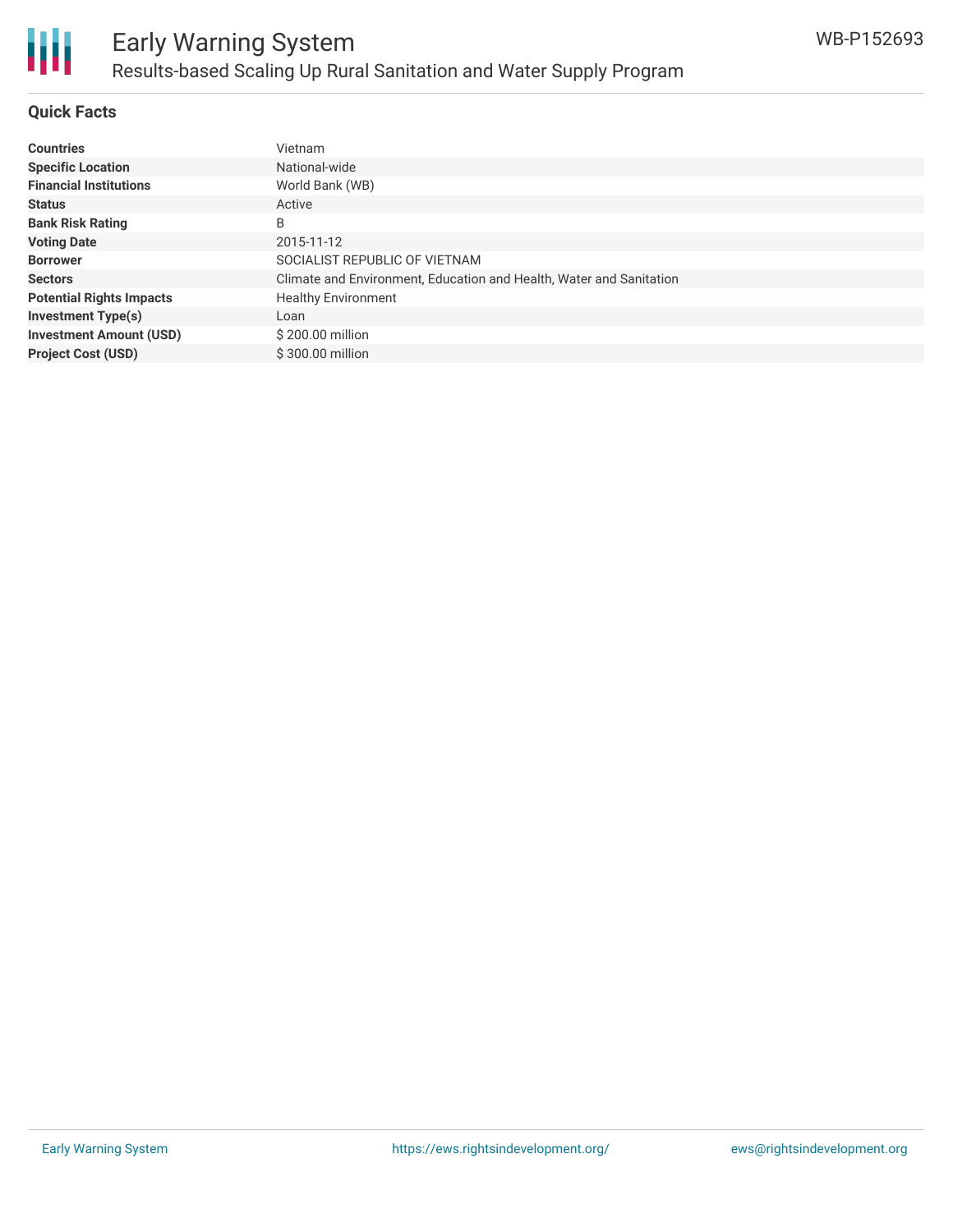

#### **Project Description**

The development objective of the Results-Based Scaling up Rural Sanitation and Water Supply Program Project for Vietnam is to improve hygiene behavior, increase and sustain access to rural sanitation and water supply in rural areas in the participating provinces. The program results and supporting actions needed to efficiently achieve them are organized around three key results areas: results area one relates to the delivery of behavior change communication (BCC) plans, achievement of commune-wide sanitation, and increased coverage of water supply; results area two is focused on medium-term sustainability of the infrastructure verified under results area one; and results area three is centered around improved national, provincial, and local capacity for program implementation. The program will contribute directly to the achievement of Vietnam's decadelong commitment to meeting the millennium development goals (MDGs), and the sustainable development goals (SDGs).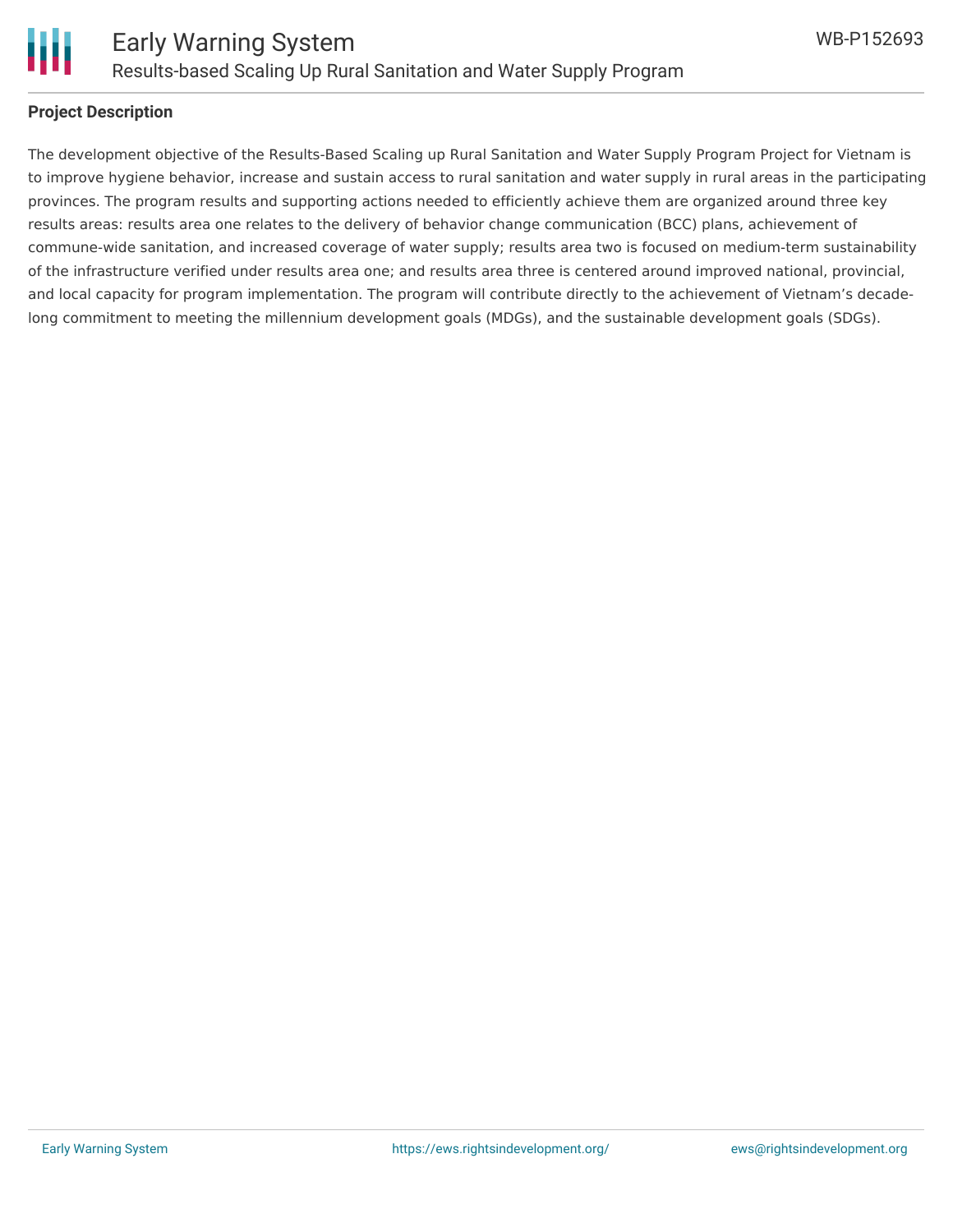

## **Investment Description**

World Bank (WB)

International Development Association (Ida) 200.00 Borrower 100.00 Project total cost 300.00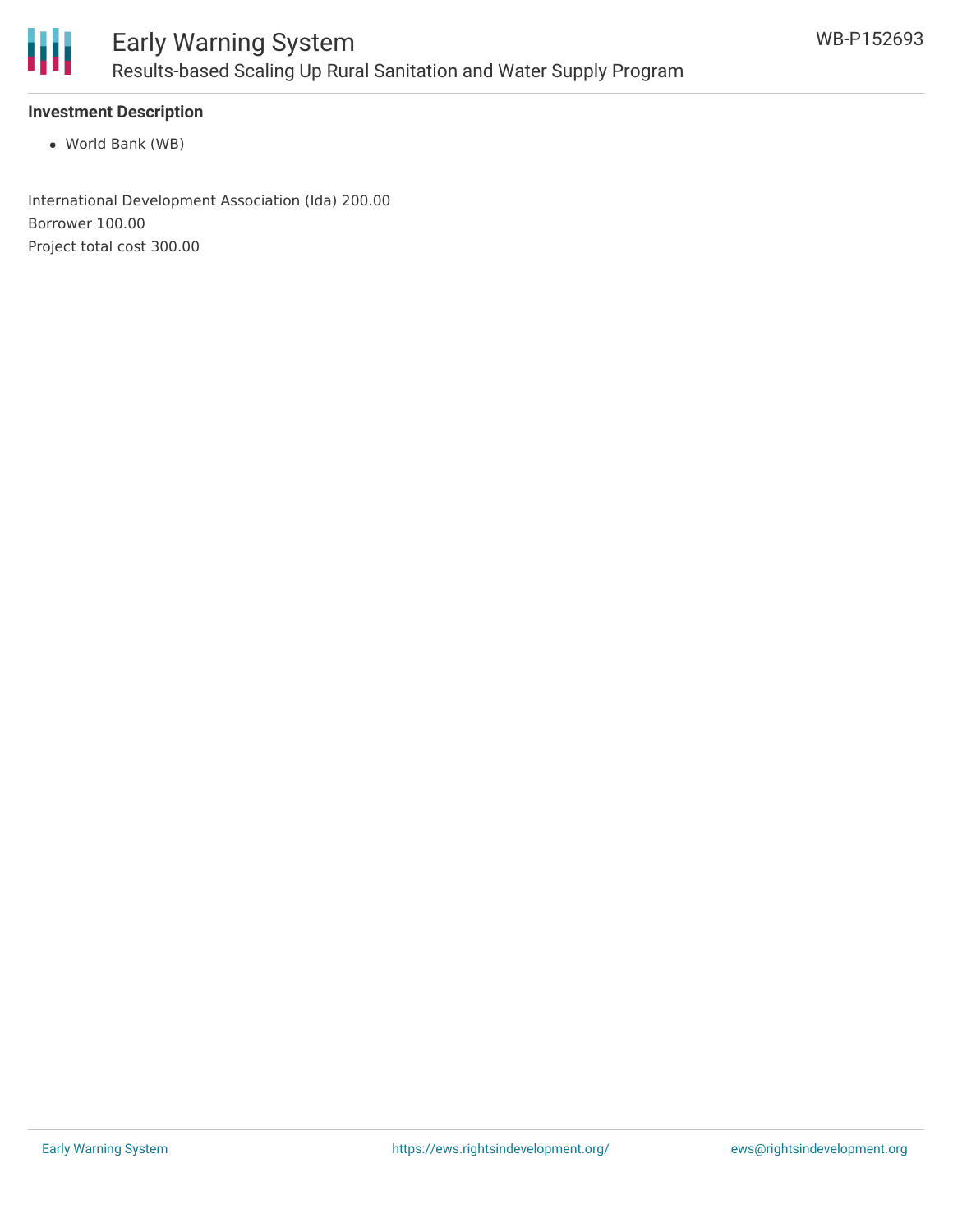

# **Contact Information**

I/World Bank Contact 1: Parameswaran Iyer Title: Program Leader (Task Team Leader) Tel: 84-4-39346600 Email: piyer@worldbank.org

Contact 2: Hoa Thi Hoang Title: Senior Urban Specialist (Co-Task Team leader) Tel: 84-4-39346600 Email: hhoang@worldbank.org

II/Borrower/Client/Recipient Contact: Ms. Ha Thanh Hang Title: Director, RWSS National Target Program Standing Office (RWSS NTP SO) Tel: 84-4-08043434 Email: hangnamkl@yahoo.com

#### ACCOUNTABILITY MECHANISM OF WORLD BANK

The World Bank Inspection Panel is the independent complaint mechanism and fact-finding body for people who believe they are likely to be, or have been, adversely affected by a World Bank-financed project. If you submit a complaint to the Inspection Panel, they may investigate to assess whether the World Bank is following its own policies and procedures for preventing harm to people or the environment. You can contact the Inspection Panel or submit a complaint by emailing ipanel@worldbank.org. You can learn more about the Inspection Panel and how to file a complaint at: http://ewebapps.worldbank.org/apps/ip/Pages/Home.aspx.